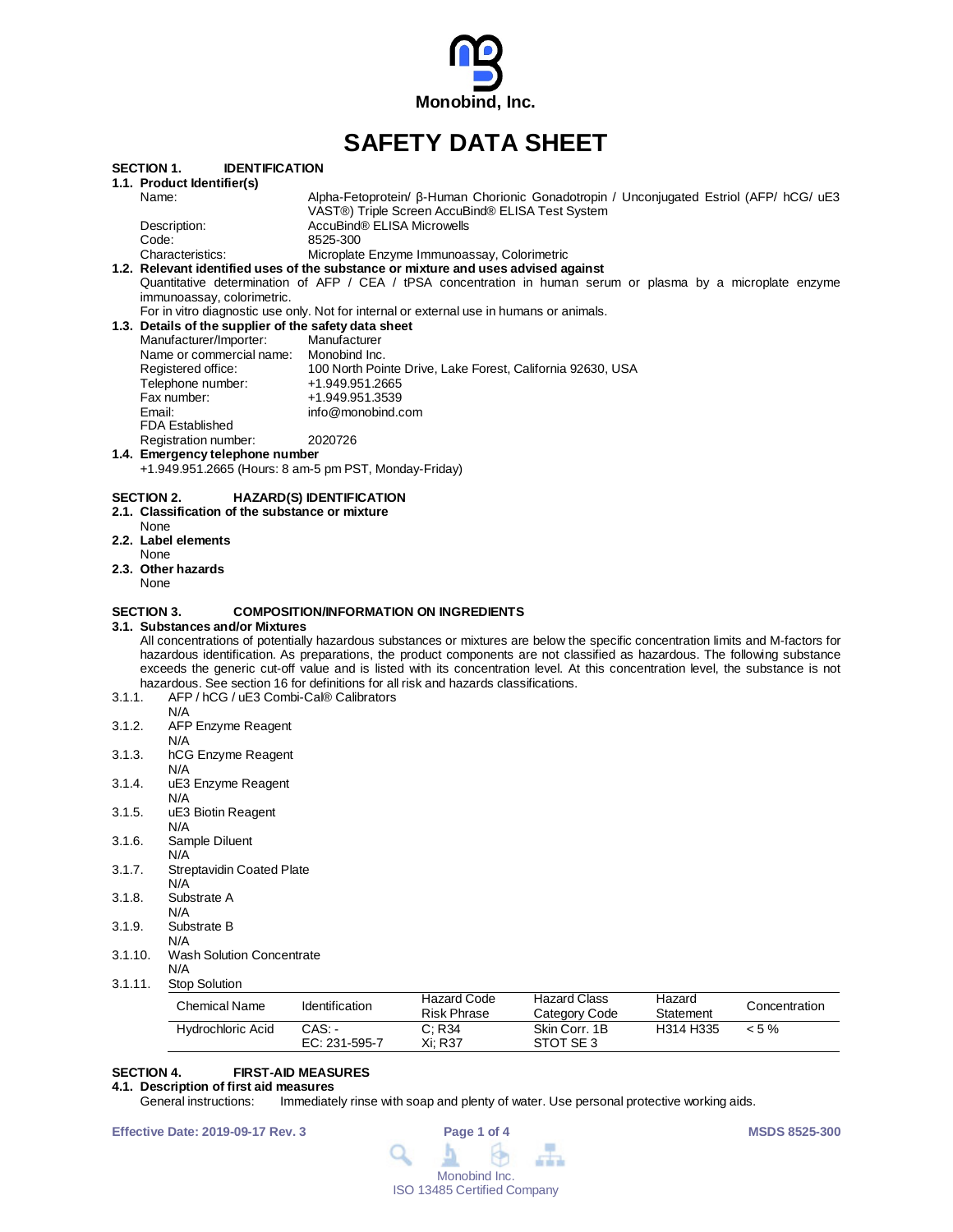| If inhaled: | Transport the affected person into the open air. If there are respiratory complaints, oxygen must be                       |
|-------------|----------------------------------------------------------------------------------------------------------------------------|
|             | administered. If irritation persists, seek medical advice.                                                                 |
|             | In case of skin contact: Wash contacted area with soap and water. Remove contaminated clothing. If irritation occurs, seek |
|             | medical advice.                                                                                                            |
|             | In case of contact with eyes: Rinse with a stream of water for at least 15 minutes. Thorough rinsing must be ensured by    |
|             | opening the eyelids. If irritation occurs, seek medical advice.                                                            |

If ingested: Do NOT induce vomiting. If conscious, rinse the mouth and administer a large amount of water to dilute the substance. In the case of unconsciousness, never administer anything orally. If irritation occurs, seek medical advice.

#### **4.2. Most important symptoms and effects, both acute and delayed**

No data available

**4.3. Indication of any immediate medical attention and special treatment needed** No data available

#### **SECTION 5. FIRE-FIGHTING MEASURES**

#### **5.1. Extinguishing media**

- Carbon dioxide, dry powder, foam, water
- **5.2. Special hazards arising from the substance or mixture** None
- **5.3. Advice for firefighters**

Wear appropriate personal protective equipment and clothing. Wear self-contained breathing apparatus, if necessary.

#### **SECTION 6. ACCIDENTAL RELEASE MEASURES**

#### **6.1. Personal precautions, protective equipment and emergency procedures**

- Avoid contact with skin and eyes. Wear suitable personal protective clothing.
- **6.2. Environmental precautions**
- Avoid penetration into sewerage systems, surface and ground water. Avoid soil pollution. **6.3. Methods and material for containment and cleaning up** Cover with suitable absorbing material. After removing the substance, rinse the spot of spilling thoroughly with water and soap. Dispose of waste according to all federal, state, and local regulations.

#### **6.4. Reference to other sections**

See Section 8 for personal protective equipment. See Section 13 for appropriate disposal methods.

#### **SECTION 7. HANDLING AND STORAGE 7.1. Precautions for safe handling**

Avoid spills. Avoid contact with skin, eyes and clothing. Use suitable protective means to work with the substance. Use in a well-ventilated area. Follow good manufacturing practices when using product. Do not drink, smoke, or eat in work areas.

## **7.2. Conditions for safe storage, including any incompatibilities**

Kit and unopened components: Store at temperatures between + 2 and + 8  $^{\circ}$ C in a dry and dark place until expiration date.

7.2.1. Opened components:

Opened reagents are stable for sixty (60) days when stored at 2-8 °C.

- 7.2.2. For prepared reagents (see product insert): Diluted wash buffer should be stored at room temperature (2-30 °C) for up to 60 days.
	- Working substrate solution should be stored at 2-8 °C and is stable for one (1) year.

#### **7.3. Specific end uses**

Product procedure should be performed by a skilled individual or trained professional for in vitro diagnostic use only.

#### **SECTION 8. EXPOSURE CONTROL/PERSONAL PROTECTION**

#### **8.1. Control parameters**

No substances with occupational exposure limits.

#### **8.2. Exposure controls**

| 8.2.1. | Eye/face protection:    | Safety glasses or goggles with side shields recommended                                                                                                                 |
|--------|-------------------------|-------------------------------------------------------------------------------------------------------------------------------------------------------------------------|
| 8.2.2. | Skin protection:        | Compatible protective gloves recommended. Wash hands after properly removing and<br>disposing of gloves.                                                                |
|        | Other skin protection:  | Laboratory coats are recommended.                                                                                                                                       |
| 8.2.3. | Respiratory protection: | No respiratory protection is required. Use product in rooms enabling good ventilation. If<br>local exhaustion is necessary, general (forced) exhaustion is recommended. |
| 8.2.4. | Thermal hazards:        | None                                                                                                                                                                    |

#### **SECTION 9. PHYSICAL AND CHEMICAL PROPERTIES 9.1. Information on basic physical and chemical properties**

### 9.1.1. Appearance:

Physical state (at 20 °C)

| FIIVSIU AI SIAIT IAI ZU U |                                                                                               |  |  |  |  |
|---------------------------|-----------------------------------------------------------------------------------------------|--|--|--|--|
| Liquid:                   | Enzyme Reagent, Biotin Reagent, Diluent, Wash Solution Concentrate, Substrate Solutions, Stop |  |  |  |  |
|                           | Solution                                                                                      |  |  |  |  |
| Solid:                    | Calibrators (powder), Microtiter strips                                                       |  |  |  |  |
| Colour                    |                                                                                               |  |  |  |  |
| Straw:                    | Calibrators. Diluent                                                                          |  |  |  |  |
| Orange:                   | AFP Enzyme Reagent                                                                            |  |  |  |  |

**Effective Date: 2019-09-17 Rev. 3 Page 2 of 4 MSDS 8525-300**

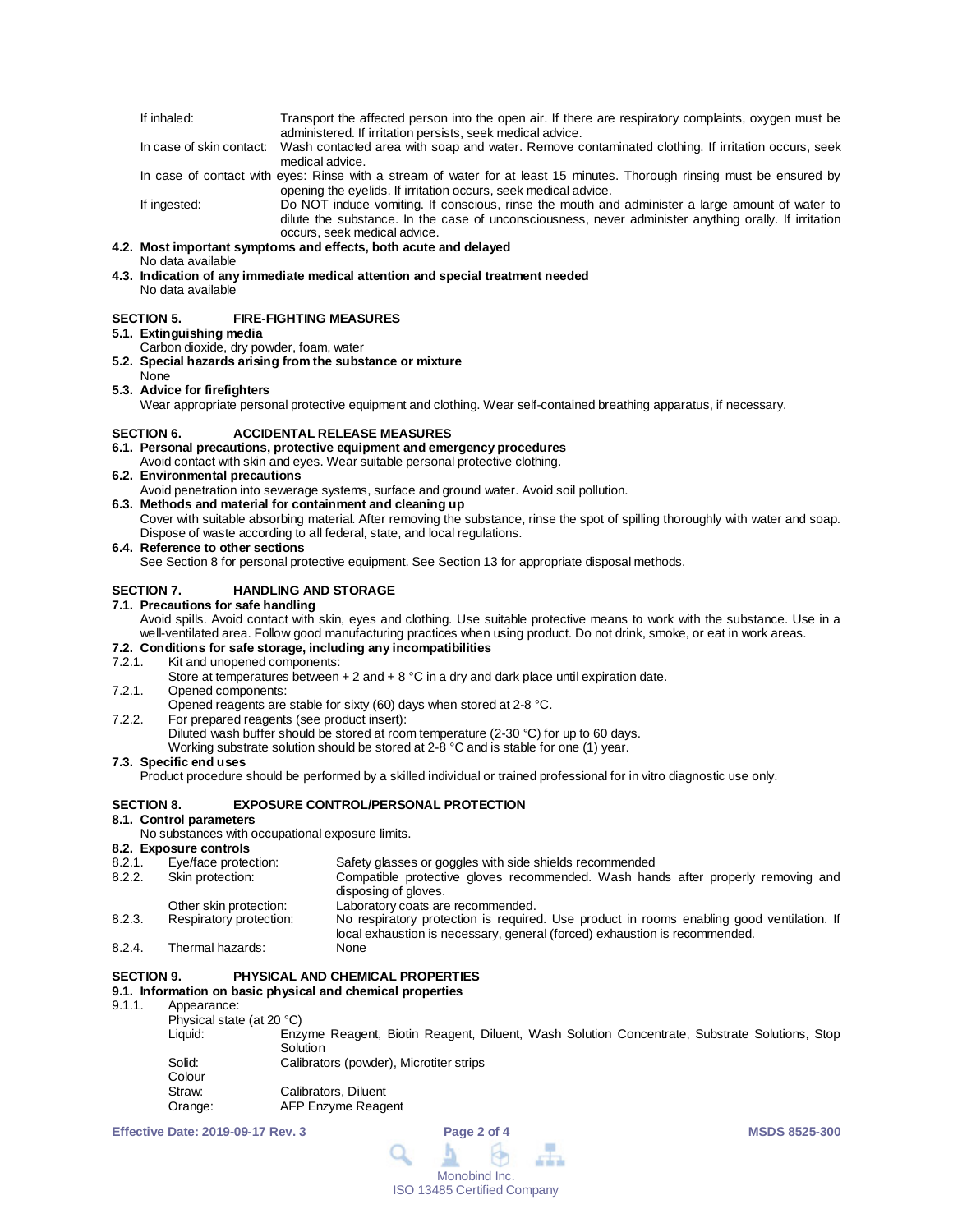| 9.1.2.<br>9.1.3.<br>9.1.4.                      | Red:<br>Blue-green:<br>Blue:<br>Clear:<br>Odour:<br>Odour threshold:<br>pH value:                                                                                                                                                                                                                      | uE3 Enzyme Reagent<br>hCG Enzyme Reagent<br>uE3 Biotin Reagent<br>Stop, Substrates, Wash<br>Odourless<br>Not applicable<br>Stop solution: $<$ 3<br>Calibrators: $7.4 \pm 0.2$<br>Enzyme: $7.3 \pm 0.2$<br>Biotin: $7.3 \pm 0.2$<br>Microtiter strips: $7.5 \pm 0.2$                 |
|-------------------------------------------------|--------------------------------------------------------------------------------------------------------------------------------------------------------------------------------------------------------------------------------------------------------------------------------------------------------|-------------------------------------------------------------------------------------------------------------------------------------------------------------------------------------------------------------------------------------------------------------------------------------|
|                                                 |                                                                                                                                                                                                                                                                                                        | Wash Solution Concentrate: $8.8 \pm 0.2$<br>Substrate Reagent A: $3.2 \pm 0.2$<br>Substrate Reagent B: $4.5 \pm 0.2$                                                                                                                                                                |
| 9.1.5.                                          | Melting point/freezing point:                                                                                                                                                                                                                                                                          | Not determined                                                                                                                                                                                                                                                                      |
| 9.1.6.                                          | Initial boiling point/ boiling range:                                                                                                                                                                                                                                                                  | Not determined                                                                                                                                                                                                                                                                      |
| 9.1.7.<br>9.1.8.                                | Flash point:<br>Evaporation rate:                                                                                                                                                                                                                                                                      | Not applicable<br>Not determined                                                                                                                                                                                                                                                    |
| 9.1.9.                                          | Flammability (solid, gas):                                                                                                                                                                                                                                                                             | Not flammable                                                                                                                                                                                                                                                                       |
| 9.1.10.                                         |                                                                                                                                                                                                                                                                                                        | Upper/lower flammability or explosive limits:<br>Not applicable                                                                                                                                                                                                                     |
| 9.1.11.                                         | Vapour pressure: Not determined                                                                                                                                                                                                                                                                        |                                                                                                                                                                                                                                                                                     |
| 9.1.12.                                         | Vapour density:                                                                                                                                                                                                                                                                                        | Not determined                                                                                                                                                                                                                                                                      |
| 9.1.13.<br>9.1.14.                              | Relative density:<br>Solubility:                                                                                                                                                                                                                                                                       | Not determined<br>Water soluble                                                                                                                                                                                                                                                     |
| 9.1.15.                                         | Partition coefficient: n-octanol/water:                                                                                                                                                                                                                                                                | Not determined                                                                                                                                                                                                                                                                      |
| 9.1.16.                                         | Auto-ignition temperature:                                                                                                                                                                                                                                                                             | Not applicable                                                                                                                                                                                                                                                                      |
| 9.1.17.                                         |                                                                                                                                                                                                                                                                                                        | Decomposition temperature: Not determined                                                                                                                                                                                                                                           |
| 9.1.18.<br>9.1.19.                              | Viscosity:                                                                                                                                                                                                                                                                                             | Not determined<br>None                                                                                                                                                                                                                                                              |
| 9.1.20.                                         | Explosive properties:<br>Oxidising properties:                                                                                                                                                                                                                                                         | Not determined                                                                                                                                                                                                                                                                      |
|                                                 | 9.2. Other information                                                                                                                                                                                                                                                                                 |                                                                                                                                                                                                                                                                                     |
| None                                            |                                                                                                                                                                                                                                                                                                        |                                                                                                                                                                                                                                                                                     |
| <b>SECTION 10.</b><br>10.1. Reactivity<br>Acids | 10.2.Chemical stability<br>Stable under recommended storage conditions<br>10.3. Possibility of hazardous reactions<br>No hazardous polymerization<br>10.4. Conditions to avoid<br>Excessive heat and light<br>10.5. Incompatible materials<br>10.6. Hazardous decomposition products<br>Not determined | STABILITY AND REACTIVITY<br>No known reactivity hazards associated with product                                                                                                                                                                                                     |
| <b>SECTION 11.</b>                              |                                                                                                                                                                                                                                                                                                        | <b>TOXICOLOGICAL INFORMATION:</b>                                                                                                                                                                                                                                                   |
| 11.1.1.                                         | 11.1.Information on toxicological effects<br>Acute toxicity:                                                                                                                                                                                                                                           | Not determined                                                                                                                                                                                                                                                                      |
| 11.1.2.                                         | Skin corrosion/irritation:                                                                                                                                                                                                                                                                             | Not determined                                                                                                                                                                                                                                                                      |
| 11.1.3.                                         |                                                                                                                                                                                                                                                                                                        | Serious eye damage/irritation: Not determined                                                                                                                                                                                                                                       |
| 11.1.4.                                         | Respiratory or skin sensitisation:                                                                                                                                                                                                                                                                     | Not determined                                                                                                                                                                                                                                                                      |
| 11.1.5.                                         | Germ cell mutagenicity:                                                                                                                                                                                                                                                                                | Not determined                                                                                                                                                                                                                                                                      |
| 11.1.6.                                         | Carcinogenicity:                                                                                                                                                                                                                                                                                       | No component of this product present at levels $\geq 0.1\%$ is identified as probable, possible or<br>confirmed human carcinogen by NTP (National Toxicology Program), IARC (International<br>Agency for Research on Cancer), or OSHA (Occupational Safety & Health Administration) |
| 11.1.7.                                         | Reproductive toxicity:                                                                                                                                                                                                                                                                                 | Not determined                                                                                                                                                                                                                                                                      |
| 11.1.8.                                         | STOT-single exposure:                                                                                                                                                                                                                                                                                  | Not determined                                                                                                                                                                                                                                                                      |
| 11.1.9.                                         | STOT-repeated exposure:                                                                                                                                                                                                                                                                                | Not determined                                                                                                                                                                                                                                                                      |
| 11.1.10.                                        | Aspiration hazard:                                                                                                                                                                                                                                                                                     | Not determined                                                                                                                                                                                                                                                                      |
| 11.1.11.                                        | Information on likely routes of exposure:<br>If ingested:                                                                                                                                                                                                                                              | No known health effects                                                                                                                                                                                                                                                             |
|                                                 | If inhaled:                                                                                                                                                                                                                                                                                            | No known health effects                                                                                                                                                                                                                                                             |
|                                                 | If contact with skin:                                                                                                                                                                                                                                                                                  | No known health effects                                                                                                                                                                                                                                                             |
|                                                 | If contact with eyes:                                                                                                                                                                                                                                                                                  | No known health effects                                                                                                                                                                                                                                                             |

11.1.12. Symptoms related to the physical, chemical, and toxicological characteristics: None after short or long-term exposure

#### **SECTION 12. ECOLOGICAL INFORMATION 12.1.Toxicity**